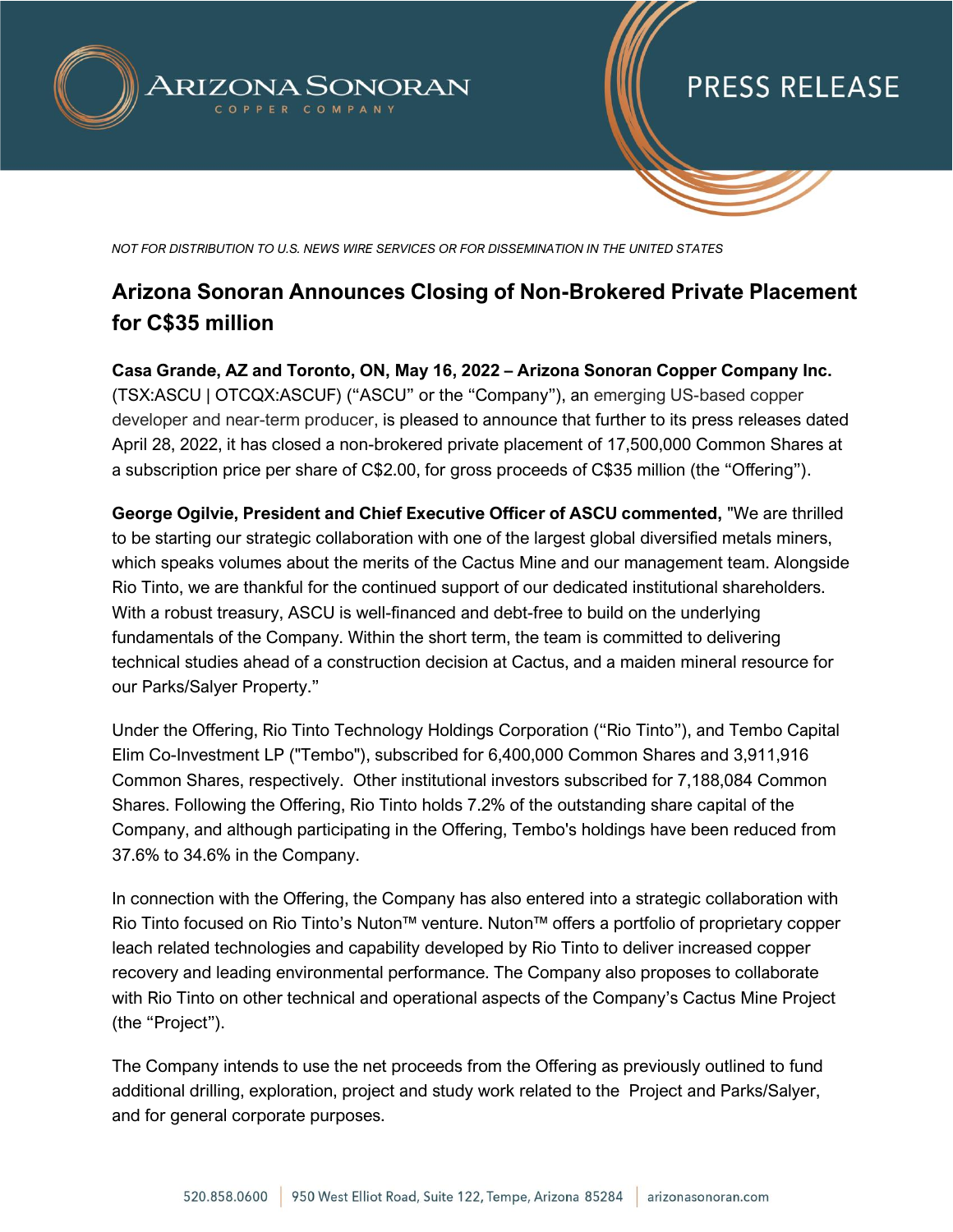

## **PRESS RELEASE**

The Common Shares issued under the Offering are subject to a statutory hold period under applicable Canadian securities laws which will expire on September 14, 2022. The Offering is subject to final approval of the TSX.

Technical aspects of this news release have been reviewed and verified by Allan Schappert – CPG #11758, who is a qualified person as defined by National Instrument 43-101– Standards of Disclosure for Mineral Projects.

*The securities offered have not been, nor will they be, registered under the United States Securities Act of 1933, as amended, or any state securities law, and may not be offered, sold or delivered, directly or indirectly, within the United States, or to or for the account or benefit of U.S. persons, absent registration or an exemption from such registration requirements. This news release does not constitute an offer to sell or a solicitation of an offer to buy any securities in the United States or any other jurisdiction. No securities may be offered or sold in the United States or in any other jurisdiction in which such offer or sale would be unlawful prior to registration under the U.S. Securities Act of 1933 or an exemption therefrom or qualification under the securities laws of such other jurisdiction or an exemption therefrom.*

*Neither the TSX nor the regulating authority has approved or disproved the information contained in this press release.* 

**About Arizona Sonoran Copper Company (**[www.arizonasonoran.com](http://www.arizonasonoran.com/) **|** [www.cactusmine.com](http://www.cactusmine.com/)**)** ASCU's objective is to become a mid-tier copper producer with low operating costs, develop the Cactus Project that could generate robust returns for investors, and provide a long term sustainable and responsible operation for the community and all stakeholders. The Company's principal asset is a 100% interest in the Cactus Project (former ASARCO, Sacaton mine) which is situated on private land in an infrastructure-rich area of Arizona. Contiguous to the Cactus Project the Company is also exploring on its 100%-owned Park Salyer property that could allow for a phased expansion of the Cactus Mine once it becomes a producing asset. The Company is led by an executive management team and Board which have a long-standing track record of successful project delivery in North America complemented by global capital markets expertise.

#### **For more information**

Alison Dwoskin, Director, Investor Relations 647-233-4348 adwoskin@arizonasonoran.com